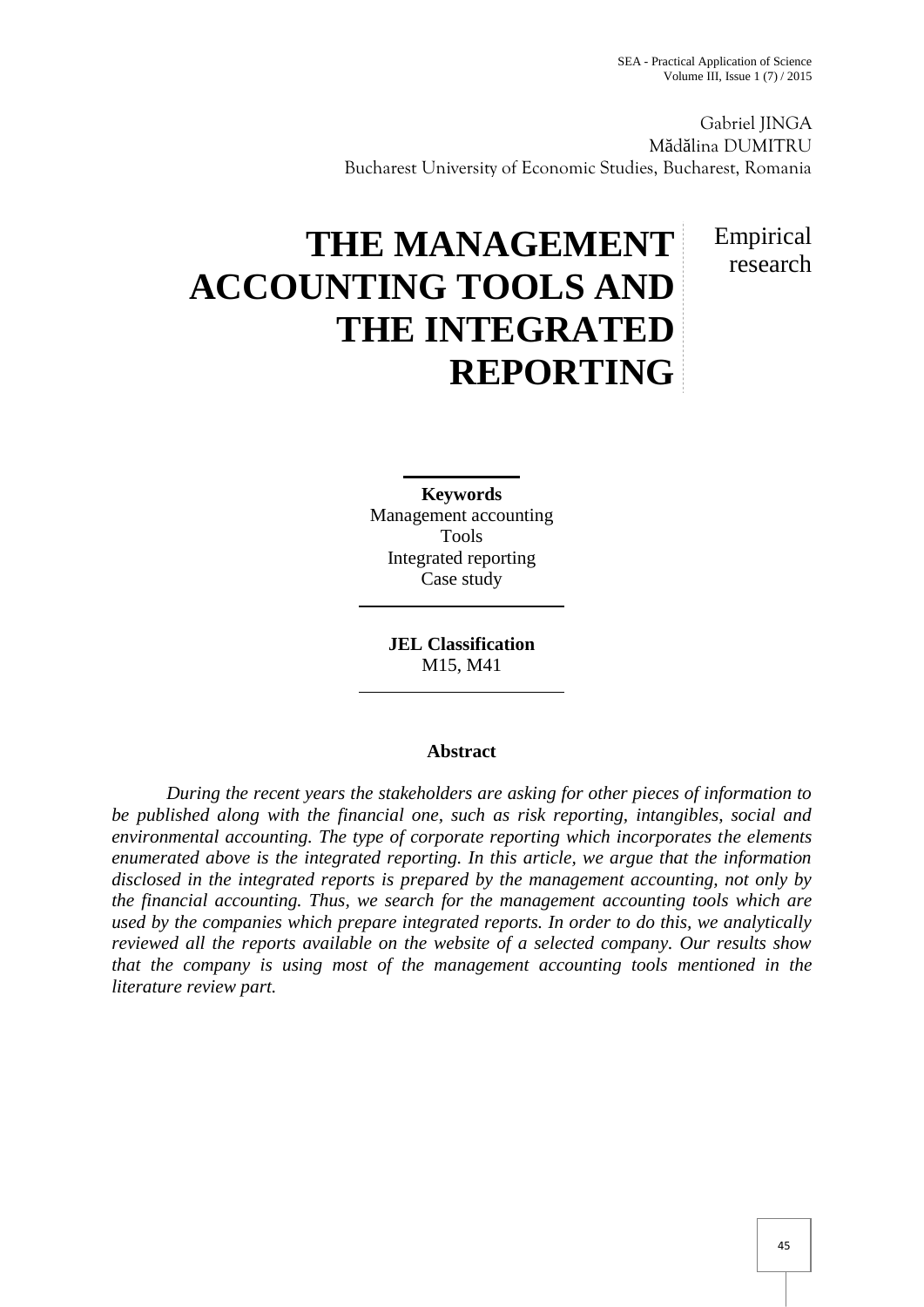### **1. Introduction**

Today, the accounting information should address the needs of several types of stakeholders, such as the investors, the employees, the suppliers, the customers, the NGOs etc. It goes without saying that their requests are varied and are not covered entirely by the financial reporting. Thus, the companies had to adapt to the requests of the audience and include in the annual reports information such as: corporate governance, risk reporting, intangibles, social and environmental reporting. The form of reporting which covers all of these aspects is called integrated reporting. In 2010 the International Integrated Reporting Council (IIRC) was formed with the declared purpose to create a globally accepted International Integrated Reporting Framework (IIRF). The IIRC launched in 2012 a Pilot Programme Business Network in order to attract report preparers which could help the organization refine the IIRF. The first version of the IIRF was released in December, 2013. Yet, many things still need to be addressed. One of them refers to the tools which a company should use in order to prepare an integrated report. In this article we argue that, as the information published in the integrated report doesn't lie only within the reach of the financial reporting, companies might use management accounting tools as well. We do this, by analysing a company included in the IIRC's Pilot Programme, Takeda. The rest of this paper is structured as it follows: first, we present a typology of management accounting tools. Then, we introduce the research methodology. The results of the study follow. The paper ends with the discussion and conclusion.

#### **2. The presentation of the typology of management accounting tools**

Integrated reporting is an emerging phenomenon. Thus, it still lacks many things. One of them is the appropriate tools which can be used by a report preparer. Previous studies identify a few instruments which are used by integrated reports preparers, such as: the management commentary, the balanced scorecard, the Value Reporting Statement etc.

After analysing a set of integrated reports, we notice that they are strategically focused, and thus use management accounting concepts. Thus, we wondered whether they could use management accounting tools as well.

In general, management accounting tools are classified in three categories: costing tools, performance measurement tools and budgets. Previous studies (Bouten and Hoozee, 2013) present the following environmental management accounting (EMA) tools used by the companies: capital investment decision making, budgeting, performance measurement, incentive system, costing. Other authors (Burritt et al., 2002) classify

the EMA tools into monetary environmental management accounting (MEMA) and physical environmental management accounting (PEMA). The tools are past- or future-oriented, short- or long-term, ad-hoc or routinely generated. These tools are: environmental cost accounting; environmentally-induced capital expenditure and<br>revenue: ex-post assessment of relevant revenue: ex-post assessment environmental costing decisions; ex-post inventory assessment of projects (including life cycle costing – LCC); monetary environmental budgeting; environmental long-term financial planning; environmental costing; monetary environmental investment appraisal; material and energy flow accounting; environmental capital impact accounting; ex-post assessment of shortterm environmental impacts; ex-post inventory appraisal of physical environmental investments (including life cycle assessment – LCA); physical environmental budgeting; environmental long-term physical planning; tools designed to predict relevant environmental impacts; physical environmental investment appraisal.

#### **3. Research methodology**

Our research relies on the longitudinal analysis of the reports published by one Pharmaceuticals and Biotechnologycompany included in the IIRC Pilot Program Business Network: Takeda. We selected the Pharmaceutical and Biotechnology domain because the company that publishes the most rewarded integrated reports, Novo Nordisk (NN), activates in this domain.

We analysed all the reports published on the company' website. Thus, we analysed the reports presented in Table 1.

In terms of evidence of using the management accounting tools, we searched for the following items: investment decisions, budgets, costs, performance measurement (through ad-hoc; parallel, strategic or integrated indicators), incentives systems, balanced scorecard, life-cycle analysis. All the items were searched related to environmental and social aspects. We searched for quantitative indicators, as we consider that these can be generated by the management accounting.

#### **4. Results of the study**

After analysing the reports published by the company, we found evidence of using the management accounting tools presented in Table 2. The sustainability jolts and the reporting practices of the company are presented in Table 3. We further detail the profile of the company, its evolution in terms of sustainability and the specific evidence regarding the (environmental) management accounting that we encountered.

Takeda is the leading pharmaceutical company in Asia ("a world-class pharmaceutical company with Japanese origin" which "contributes to the health of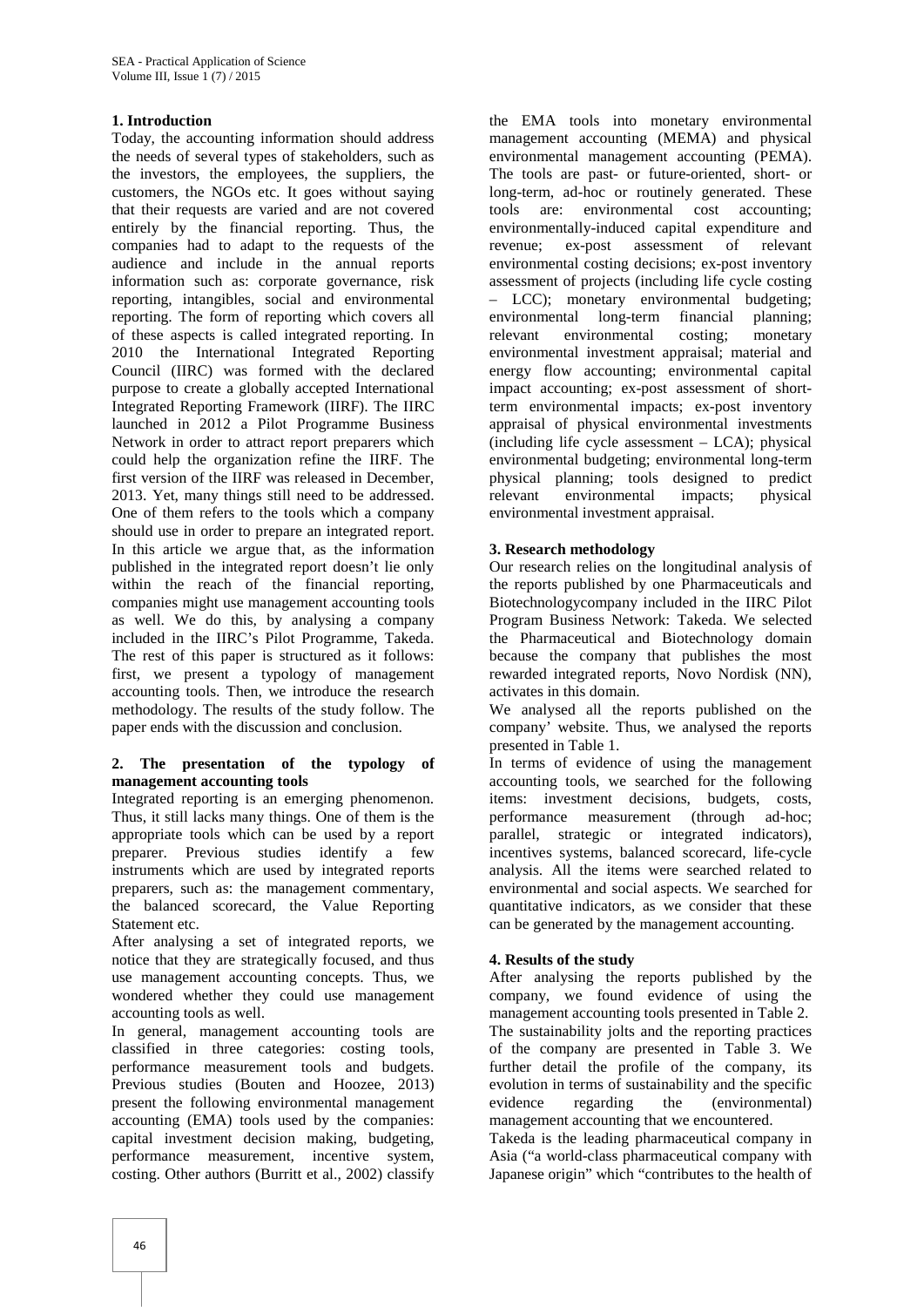individuals worldwide"), whose history dates back to the year 1781. The company sold traditional Japanese and Chinese medicines at the beginning. In 1895, Takeda established its first pharmaceutical factory in Osaka, producing analgesics. After World War II the company was engaged in manufacturing vaccines. In 1940 the company formulated Nori: "making contributions to society is the most basic and important thing for corporate management having the public nature of business in mind." In 1960 it enters the global market, by establishing a manufacturing and marketing company in Taiwan. The European market (1978) and the United States (1980s) followed. Their core therapeutic areas are: Cardiovascular & Metabolic; Oncology; Central nervous system (CNS) diseases; Respiratory & Immunology; General medicine (gastrointestinal & genitourinary); Vaccine (Annual Report, 2012). Its corporate philosophy is the Takeda-ism, meaning "producing medicine through integrity (fairness, honesty and perseverance)."

As a pharmaceutical company, the R&D is a core subject at Takeda. The R&D principles are: urgency; innovation; measurement; partnership.

The company sees the social action programs as "investment in society", considering them one of the important company activities. "The concept is deeply entwined in our genes." The landmarks in their sustainability activities and the sustainability jolts leading to them can be summarized as follows: Takeda is considering the environment in investment decisions. For instance, it declares purchasing hybrid cars for commercial use within the Tokyo metropolitan area since March 2008.

Regarding the budgets, they set targets until fiscal 2017.

Regarding the environmental reporting, it includes in the Highlights: total input energies, CO2 emissions, fresh water used. As social reporting indicators, it includes in the Highlights the number of employees. In terms of quantitative indicators included in the section dedicated to the Environment in the last annual report it includes seven indicators: amount of water used and discharged of the group, CO2 emissions of the group, SOx (sulphur oxide) emissions, NOx (nitrogen oxide) emissions, dust emissions, amount of waste generated, PRTR-designated substances released into the atmosphere (Japan). In the section dedicated to Labor in the last integrated report, the company is only presenting the women's empowerment initiatives in figures. Also, regarding the Corporate Citizenship Activities, four quantitative indicators are presented: number of participants in the global leadership development program, Takeda Science Foundation research grants, Shoshisha Foundation scholarships, Institute for Fermentation, Osaka, research grants.

The company declares offering incentives to employees involved in volunteering activities, in the form of days off.

In 2007 it describes the environmental protection costs and it declares using environmental management accounting in the first reports. The environmental protection costs include business area costs (pollution prevention costs, global environmental protection costs, resource circulation costs), upstream/downstream costs, administration costs. They are presented in terms of investment and expenditure. The company has a strategy of enhancing the R&D pipeline through product life cycle management.

The sustainability is included in its strategy, as in 2013 it states that the "plans include assessment and analysis of the environmental impact of Group products over their life cycle and a detailed approach to environmental accounting through utilization of LIME (Life-cycle Impact assessment Method based on Endpoint modelling) and other means."

## **5. Conclusions**

We selected this company for presentation in our article as it is activating in the Pharmaceuticals and Biotechnology domain. At the same time, we notice that its history in integrated reporting is longer than that of the international bodies involved in this new form of reporting (Takeda prepares it for 2006, while the IIRC is formed in 2010).

One of the contributions of our article is that we performed an analysis of integrated reports, including economic, social and environmental data. Previous articles were directed in general to one form of reporting, for instance environmental reports.

Our research question was to identify the (environmental) management accounting tools supporting the company when preparing the integrated reports. The first step was to prepare a list of tools encountered in previous research articles. Thus, we identified: investment decisions, budgets, costs, performance measurement, and incentives systems. When analysing the reports published by the company, we added to our list: balanced scorecard, social accounting, environmental accounting, management systems, life-cycle accounting. The company is using six tools.

We notice that the environmental costs are computed, but they include different items from one period to another.

Regarding the performance measurement, there is a decrease in the number of quantitative indicators reported by the company. There is an obvious tendency in the reports prepared for 2013, when the company was member of the IIRC Pilot Programme Business Network, to focus on the narrative part. For instance, regarding the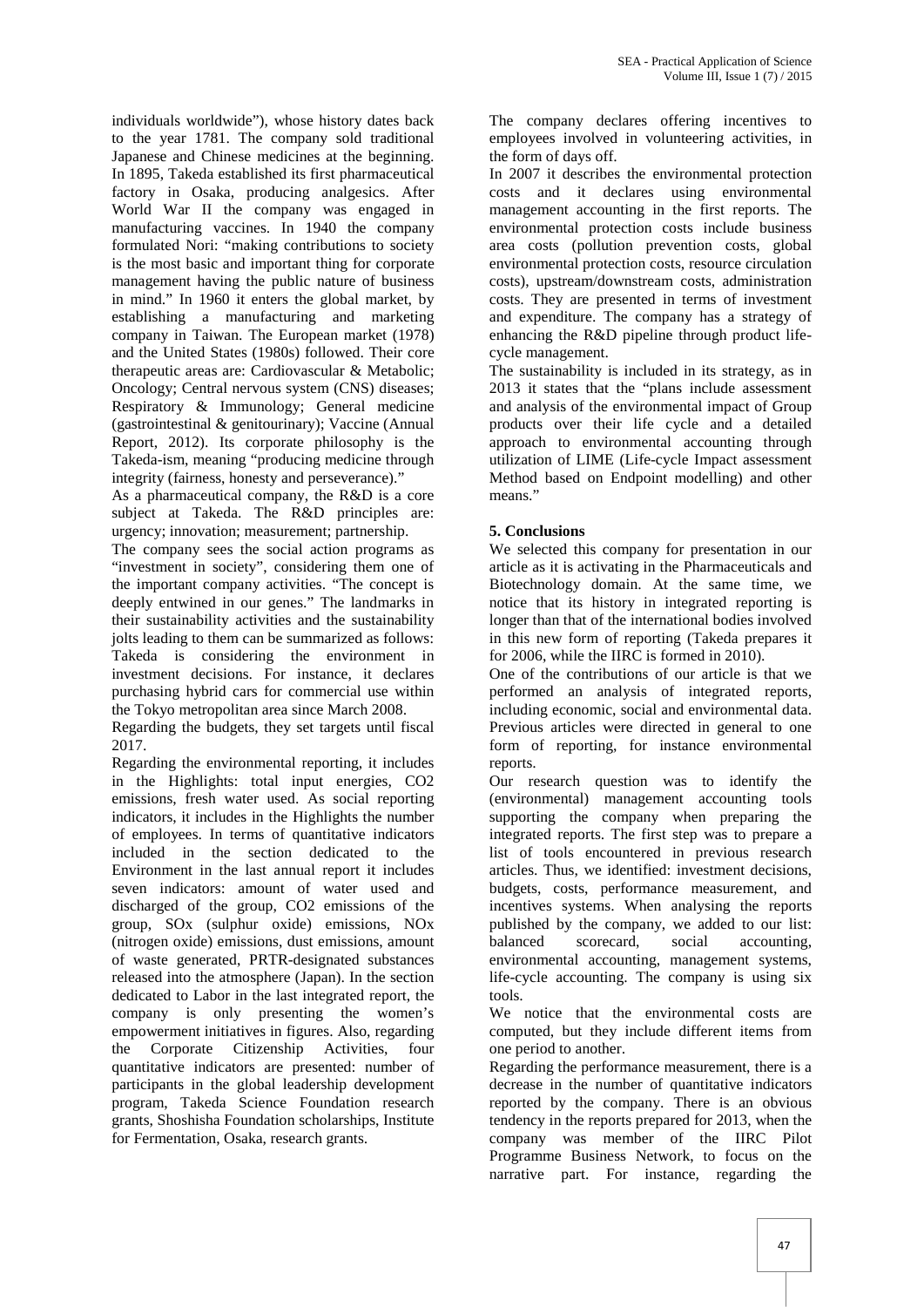environmental KPIs, Takeda is disclosing ten quantitative environmental indicators in 2013. The GRI guidelines G4, for instance, request for 34 environmental KPIs, of which 25 quantitative indicators. The company is applying the GRI guidelines.

In our opinion, a plus can be brought to the integrated reports by the Balanced Scorecard. Even though it was designed for internal purposes, it can be used for external reporting as well. The Balanced Scorecard views "organizational performance from four perspectives: financial, customer, internal business processes and learning and growth" (Kaplan and Norton, 1992). It links these measures to the company's strategy through three principles: (1) cause-and-effect relationships, (2) performance drivers (i.e. leading indicators), and (3) linkage to financials (Eccles and Krzus, 2010). During the last decade the Sustainability Balanced Scorecard was developed. The Balanced Scorecard can prove that the requirements of internal and external stakeholders are interconnected. The linkage between external and internal reports is made in some of the last standards issued by IASB (2013), too (for instance, in IFRS 8 "Operating segments").

The most important change that sustainability should bring in a company is the one related to the improvement of the internal processes. The IIRC is referring to it as integrated thinking (IIRC, 2013). As we already know, in many countries management accounting is outpaced by financial accounting. At the same time, sustainability will only be considered in the companies if it does not jeopardize the economic results. Thus, reporting is not enough; managers can continue to skilfully manage especially what they report externally, including the infusion of rhetoric and disguise (Hopwood, 2009). However, the change of the internal processes is highly depending on the production and use of information. In the company analysed here we found evidence of the continuous improvement of the processes.

We consider that management accounting can pilot the changes in reporting. This offers opportunities to the management accountants, but they will have to face a heavy competition in this regard. Also, the integrated reporting will change the skills of the professional management accountants.

#### **6. Acknowledgements**

This paper was co-financed from the European Social Fund, through the Sectorial Operational Programme Human Resources Development 2007- 2013, project number POSDRU/159/1.5/S/138907 "Excellence in scientific interdisciplinary research, doctoral and postdoctoral, in the economic, social and medical fields – EXCELIS", coordinator The Bucharest University of Economic Studies.

## **References**

- [1] Bouten, L. and Hoozee, S. (2013): On the interplay between environmental reporting and management accounting change, Management Accounting Research, 24, 333-348
- [2] Burritt, R. L., Hahn, T., and Schaltegger, S. (2002): Towards a comprehensive framework for environmental management accounting: links between business actors and environmental management accounting tools, Australian Accounting Review, 12, 39-50
- [3] Eccles, R. and Krzus, M. (2010): One Report: Integrated Reporting for a Sustainable Strategy, John Wiley & Sons
- [4] Hopwood, A.G., (2009): Accounting and the environment, Accounting, Organizations and Society, 34 (3-4), 433–439
- [5] International Integrated Reporting Committee (2013): Basis for conclusions International <IR> Framework, available online at http://www.theiirc.org/wp content/uploads/2013/12/13-12-08-Basis-for conclusions-IR.pdf, accessed February, 2013
- [6] International Accounting Standards Board (2013): IFRS 8 "Operating segments," available on-line at http://www.ifrs.org/IFRSs/IFRStechnical summaries/Documents/English%20Web%20Su mmaries%202013/IFRS%208.pdf
- [7] Kaplan, R. and Norton, D. (1992): The balanced scorecard: measures that drive performance, Harvard Business Review, January – February
- [8] www.takeda.com, Annual Report, 2012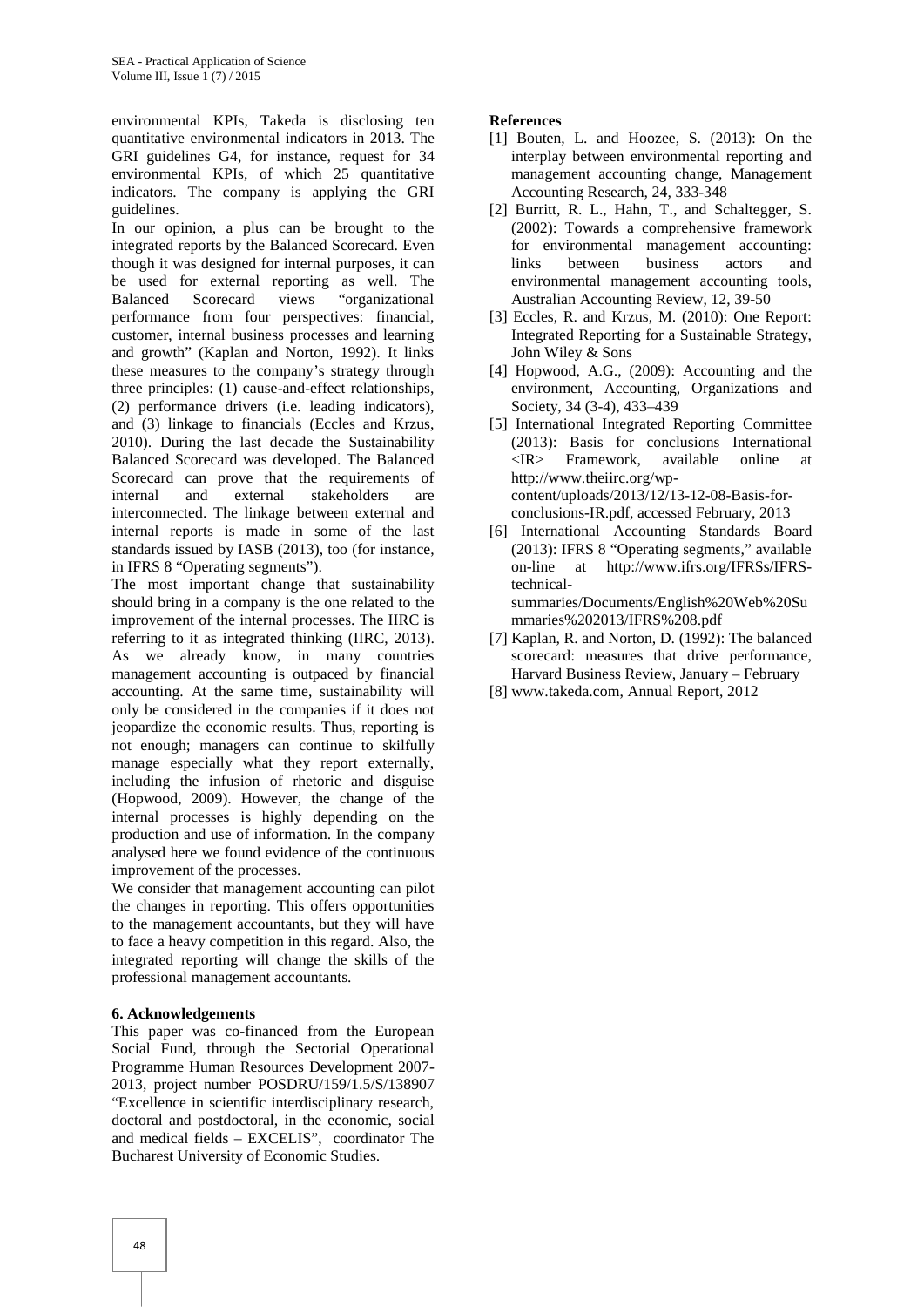#### *Appendices*

# **Table No. 1.** *Reports published by the selected company, available on its website*

| Company/Years | Report                              |
|---------------|-------------------------------------|
| Takeda        |                                     |
| $2006 - 2008$ | Integrated Report                   |
| $2009 - 2013$ | Integrated Report and CSR Data Book |
|               |                                     |

Source: compilation of the authors

## **Table No. 2.**

## *Management accounting tools used by the company, according to its annual reports*

| Company | Investment | <b>Budgets</b> | $\angle \text{O}$ sts | Performance | Incentives | <b>Balanced</b> | Life- |
|---------|------------|----------------|-----------------------|-------------|------------|-----------------|-------|
|         | decisions  |                |                       | measurement | systems    | scorecard       | cycle |
| Takeda  | Yes        | Yes            | $v_{es}$              | Yes         | Yes        |                 | Yes   |

Source: compilation of the authors

## **Table No. 3.**

## *Sustainability jolts and reporting practices at Takeda*

| Year            | Sustainability jolts                                                                                                                                                                                                                                                                                                                                                                                                                                                                                       | Reporting evolution                                                                                                                                                                                                                                                                                                                                                                                                                                                                   |  |  |  |
|-----------------|------------------------------------------------------------------------------------------------------------------------------------------------------------------------------------------------------------------------------------------------------------------------------------------------------------------------------------------------------------------------------------------------------------------------------------------------------------------------------------------------------------|---------------------------------------------------------------------------------------------------------------------------------------------------------------------------------------------------------------------------------------------------------------------------------------------------------------------------------------------------------------------------------------------------------------------------------------------------------------------------------------|--|--|--|
| 1963            | Society concern of social issues                                                                                                                                                                                                                                                                                                                                                                                                                                                                           | Establishment of the Takeda Science<br>Foundation                                                                                                                                                                                                                                                                                                                                                                                                                                     |  |  |  |
| 1974            | Society concern of environmental issues                                                                                                                                                                                                                                                                                                                                                                                                                                                                    | Energy Conservation Committee was<br>established                                                                                                                                                                                                                                                                                                                                                                                                                                      |  |  |  |
| 1990<br>2000    | Launch of the Japan Responsible Care Council<br>$\bullet$<br>Employees' human rights<br>$\bullet$                                                                                                                                                                                                                                                                                                                                                                                                          | Takeda<br>implement<br>starts<br>$\mathfrak{c}$<br>$\bullet$<br>responsible care activities<br>Enacted<br>"Takeda<br>of<br>Code<br>$\bullet$<br>Compliance Standards"<br>Formulated "Basic Principles on<br>$\bullet$<br>the Environment"<br>Promotes waste reduction since<br>$\bullet$<br>1993                                                                                                                                                                                      |  |  |  |
| 2000<br>present | "To facilitate understanding of Takeda's activities<br>$\bullet$<br>in a comprehensive manner, through the provision<br>of both financial and non-financial information,<br>including CSR activities"<br>Increasing recognition of "corporate<br>social<br>$\bullet$<br>responsibilities"<br>Participation in the UNGC (LEAD) Program<br>$\bullet$<br>Inclusion in SRI (Dow Jones Sustainability Asia<br>$\bullet$<br>Pacific Index, FTSE4Good etc.)<br>Inclusion in the IIRC's Pilot Program<br>$\bullet$ | Publication of integrated reports<br>$\bullet$<br>Launched the "Basic Policy on<br>$\bullet$<br>Social Contribution" and the CSR<br>Promotion Committee led by the<br>President.<br>Formulated the Global Code of<br>$\bullet$<br>Conduct<br>Launched Takeda Initiative<br>$\bullet$<br>In 2006 launched Takeda Women's<br>٠<br>Network<br>Launched Takeda Total Human<br>$\bullet$<br>Safety net (THS)<br>Uses the GRI G4, UNGC Advanced<br>$\bullet$<br>Level Criteria, ISO, AA1000 |  |  |  |

Source: compilation of the authors